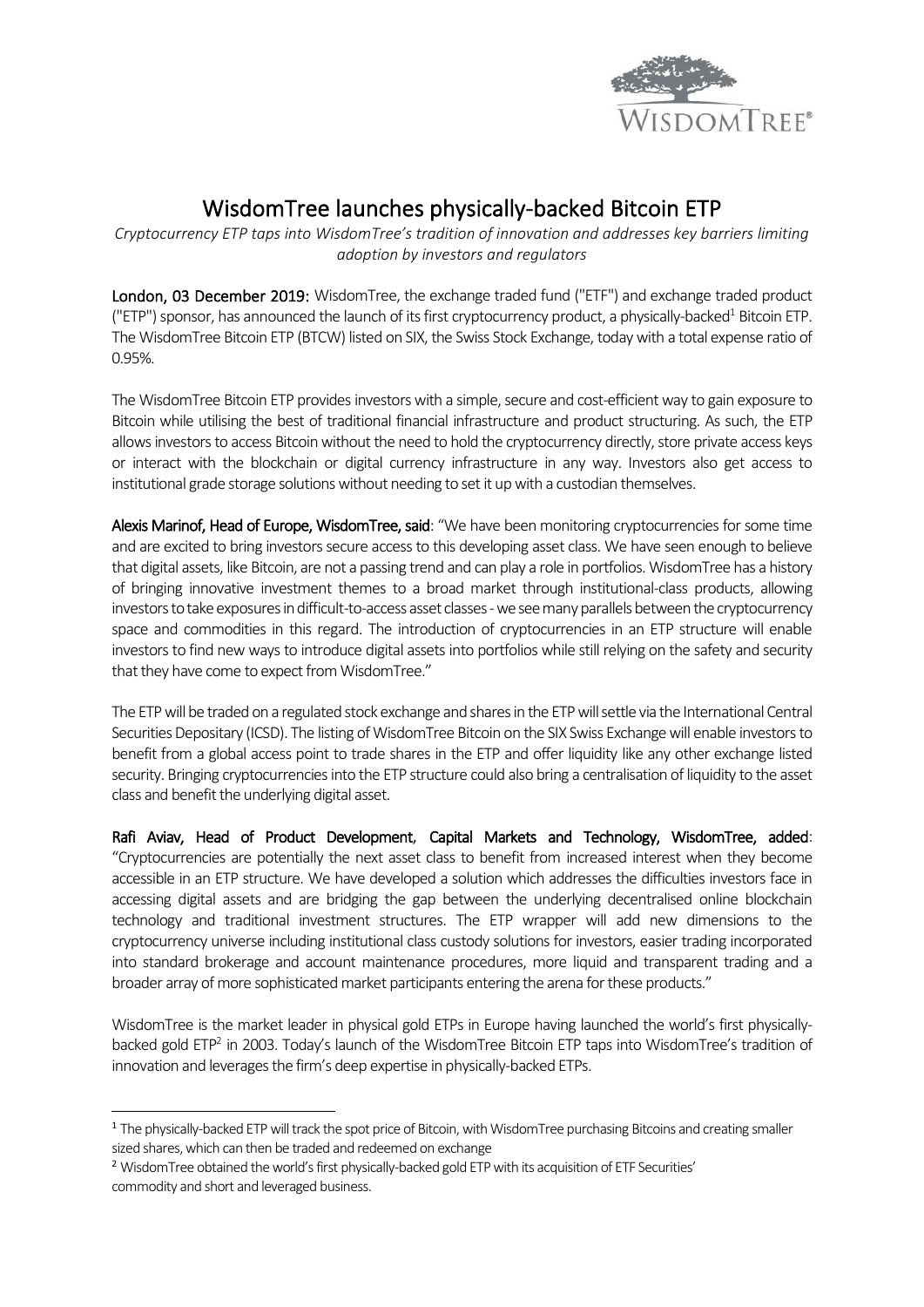Similar to physical gold ETPs, investors in the WisdomTree Bitcoin ETP will have an entitlement to an amount of Bitcoin. Investors will be able to view each share's coin entitlement and the total amount of Bitcoins secured in custody, corresponding to the total coin entitlement, on WisdomTree's website. To ensure the highest level of security, WisdomTree employ institutional-grade digital currency custodians who maintain highly secure cold storage facilities. These specialised custodians employ elaborate physical and digital security procedures and cutting-edge technology to safely generate keys, encrypt data and create and verify digital signatures required for transacting in and safekeeping of cryptocurrencies. WisdomTree's approach addresses one of the key barriers currently limiting cryptocurrency adoption by investors.

While WisdomTree is targeting professional investors only at this stage, it is WisdomTree's beliefthat, in the near future, a cryptocurrency ETP may receive regulatory approval for use by the wider investor community and so address another key barrier, that being regulatory.

Jonathan Steinberg, CEO, WisdomTree, concluded: "WisdomTree has always been at the forefront of innovation and we see blockchain technology and digital currencies as being transformative for the asset management industry. Much like howthe ETP structure has out-shined the antiquated mutual fund structure in significant ways, blockchain and cryptocurrencies have the potential to change how investors participate in financial markets, globally."

Find out more: <https://www.wisdomtree.eu/en-gb/strategies/crypto-currency>

## **Ends**

**For further information, please contact:** Arran Fano, PR and Communications, +44 20 7448 4336 / [AFano@WisdomTree.com](mailto:/AFano@WisdomTree.com)

## **About WisdomTree**

WisdomTree Investments, Inc., through its subsidiaries in the US, Europe and Canada (collectively, "WisdomTree"), is an exchange traded fund ("ETF") and exchange traded product ("ETP") sponsor. Through WisdomTree UK Limited and WisdomTree Ireland Limited, it distributes WisdomTree ETFs and ETPs across Europe covering equities, fixed income, currencies, commodities and alternative strategies. WisdomTree currently has approximately \$62.5 billion (as of 1 November 2019) in assets under management globally. For more information, please visi[t www.wisdomtree.com.](http://www.wisdomtree.com/)

WisdomTree® is the marketing name for WisdomTree Investments, Inc. and its subsidiaries worldwide.

## **IMPORTANT INFORMATION**

**Communications issued in the European Economic Area ("EEA"):** This document has been issued and approved by WisdomTree Ireland Limited, which is authorised and regulated by the Central Bank of Ireland.

**Communications issued in jurisdictions outside of the EEA:** This document has been issued and approved by WisdomTree UK Limited, which is authorised and regulated by the United Kingdom Financial Conduct Authority.

WisdomTree Ireland Limited and WisdomTree UK Limited are each referred to as "WisdomTree" (as applicable). Our Conflicts of Interest Policy and Inventory are available on request.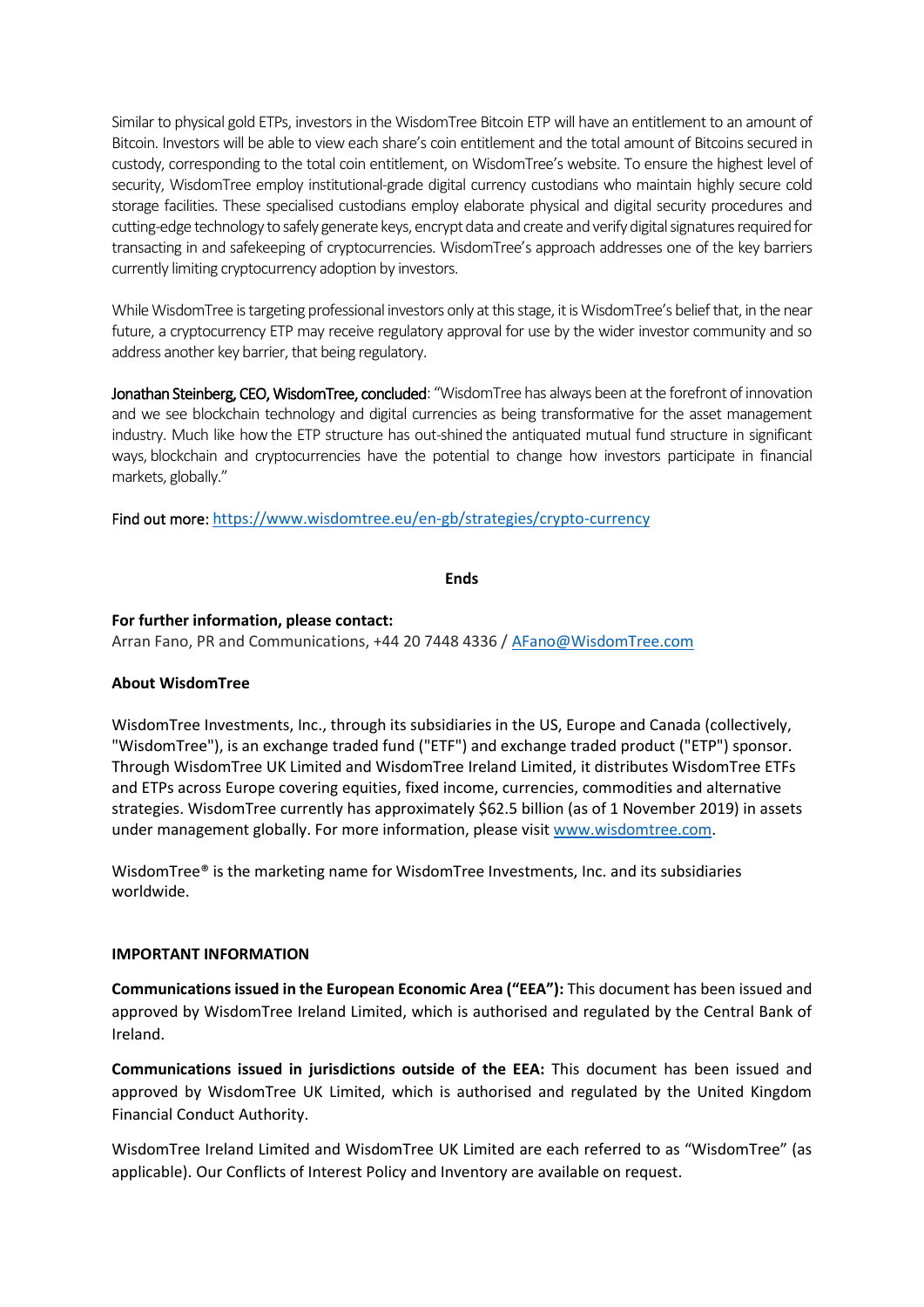**For professional clients only. Past performance is not a reliable indicator of future performance. Any historical performance included in this document may be based on back testing. Back testing is the process of evaluating an investment strategy by applying it to historical data to simulate what the performance of such strategy would have been. Back tested performance is purely hypothetical and is provided in this document solely for informational purposes. Back tested data does not represent actual performance and should not be interpreted as an indication of actual or future performance. The value of any investment may be affected by exchange rate movements. Any decision to invest should be based on the information contained in the appropriate prospectus and after seeking independent investment, tax and legal advice. These products may not be available in your market or suitable for you. The content of this document does not constitute investment advice nor an offer for sale nor a solicitation of an offer to buy any product or make any investment.** 

An investment in exchange-traded products ("ETPs") is dependent on the performance of the underlying index, less costs, but it is not expected to match that performance precisely. ETPs involve numerous risks including among others, general market risks relating to the relevant underlying index, credit risks on the provider of index swaps utilised in the ETP, exchange rate risks, interest rate risks, inflationary risks, liquidity risks and legal and regulatory risks.

The information contained in this document is not, and under no circumstances is to be construed as, an advertisement or any other step in furtherance of a public offering of shares in the United States or any province or territory thereof, where none of the issuers or their products are authorised or registered for distribution and where no prospectus of any of the issuers has been filed with any securities commission or regulatory authority. No document or information in this document should be taken, transmitted or distributed (directly or indirectly) into the United States. None of the issuers, nor any securities issued by them, have been or will be registered under the United States Securities Act of 1933 or the Investment Company Act of 1940 or qualified under any applicable state securities statutes.

This document may contain independent market commentary prepared by WisdomTree based on publicly available information. Although WisdomTree endeavours to ensure the accuracy of the content in this document, WisdomTree does not warrant or guarantee its accuracy or correctness. Any third-party data providers used to source the information in this document make no warranties or representation of any kind relating to such data. Where WisdomTree has expressed its own opinions related to product or market activity, these views may change. Neither WisdomTree, nor any affiliate, nor any of their respective officers, directors, partners, or employees accepts any liability whatsoever for any direct or consequential loss arising from any use of this document or its contents.

This document may contain forward looking statements including statements regarding our belief or current expectations with regards to the performance of certain assets classes and/or sectors. Forward looking statements are subject to certain risks, uncertainties and assumptions. There can be no assurance that such statements will be accurate and actual results could differ materially from those anticipated in such statements. WisdomTree strongly recommends that you do not place undue reliance on these forward-looking statements.

The product discussed in this document is issued by WisdomTree Issuer X Limited (the "Issuer"). Investors should read the prospectus of the Issuer before investing and should refer to the section of the prospectus entitled "Risk Factors" for further details of risks associated with an investment in the securities offered by the Issuer.